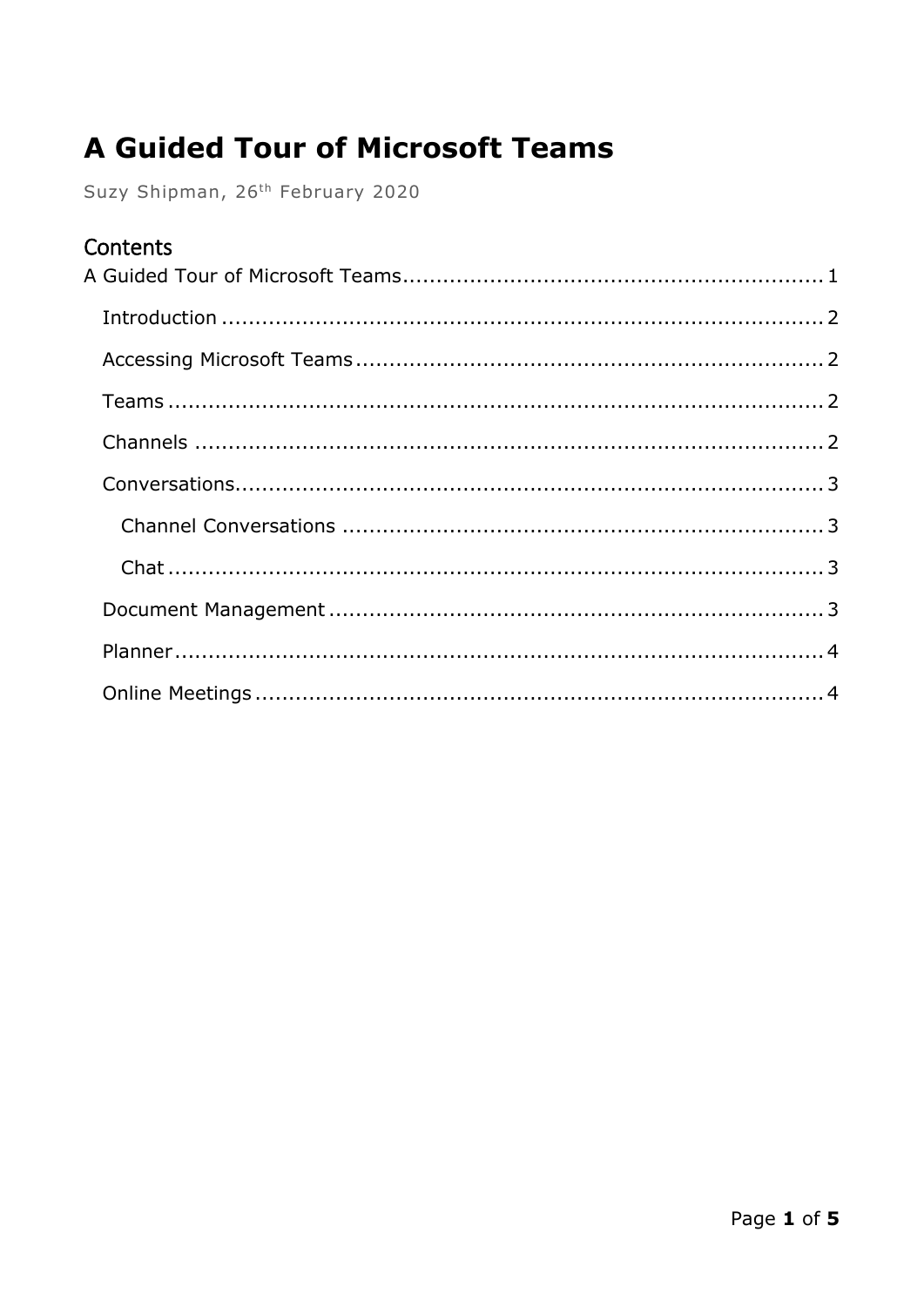# <span id="page-1-0"></span>**Introduction**

Official description:

Microsoft Teams is a cloud-based team collaboration system that is part of the Office 365 suite of applications. The core capabilities in Microsoft Teams include business messaging, calling, video meetings and file sharing.

Basically … it allows you and your team to work together in one place.

## <span id="page-1-1"></span>**Accessing Microsoft Teams**

You can find Microsoft Teams here: [https://teams.microsoft.com/.](https://teams.microsoft.com/) You need to log in with your full email address (like on SharePoint).

You can also download it as a desktop app. Click the download icon at the bottom left of the menu panel. If you continue to use the online version, you'll probably want to turn on notifications.

#### <span id="page-1-2"></span>**Teams**

The starting point for anything within MS Teams is your team. If there isn't already a team available that suits your needs, you can create a new one. Teams do not have to reflect 'real' teams and can include staff that you work with from any area of the university.

If you're already a member of a team, you'll see your teams displayed on the screen at the start. You can create a new one by clicking on 'Join or create team' at the top right of your screen. You can add members as part of setting up the team, or you can add them later.

## <span id="page-1-3"></span>**Channels**

Within your team, you can create multiple 'channels'. Separate channels are useful so that you can keep discussions about different topics in different places. Some teams have many channels, and some may just have the default 'General' channel. In my section we have a Web Applications team and within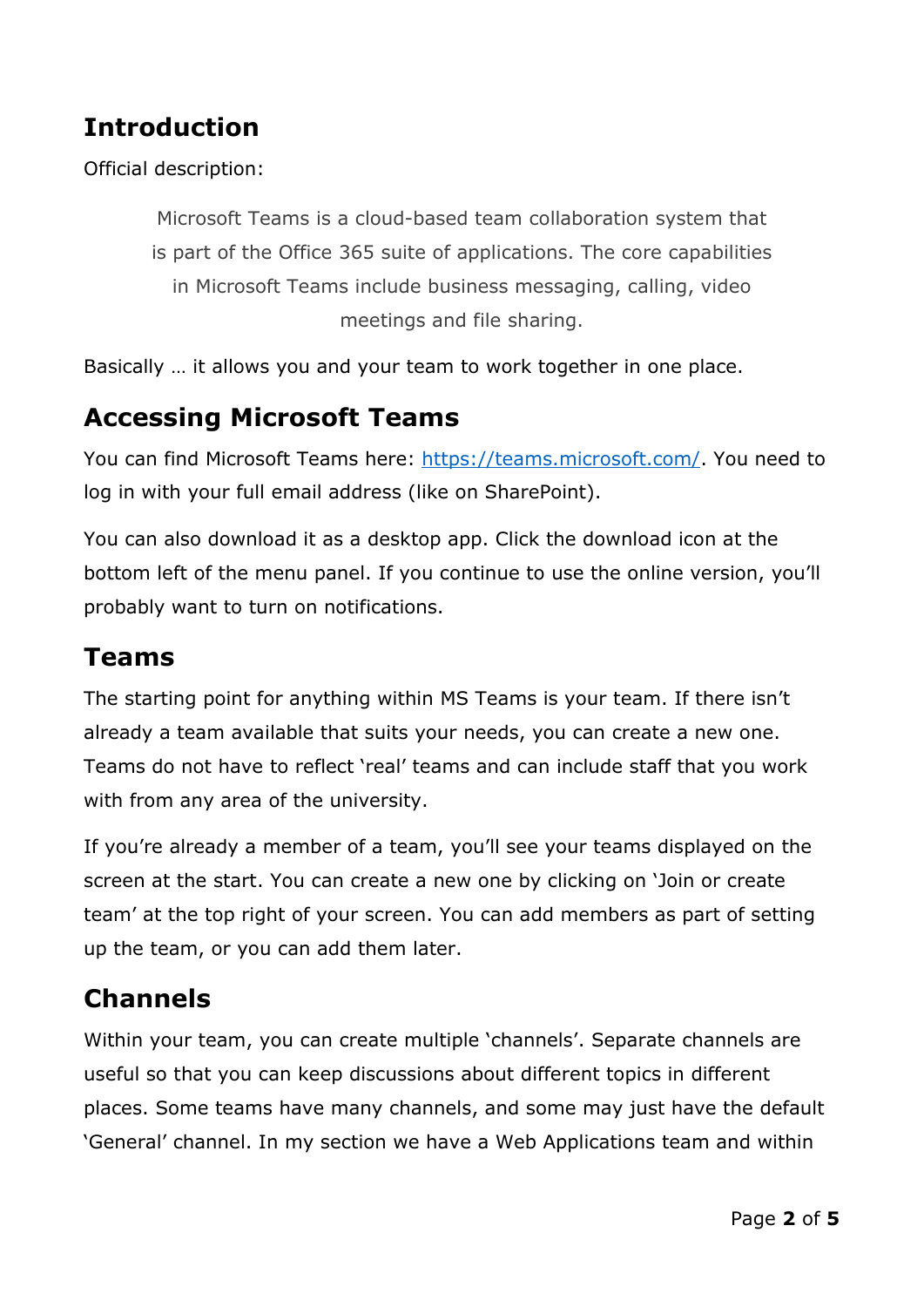that we have a channel for each application we're working on – this can be very useful to keep things organised.

Most channels are open to the whole team, but you can create a channel that is only visible for certain people within the team by setting the Privacy to 'Private – Only accessible to a specific group of people within the team'.

## <span id="page-2-0"></span>**Conversations**

You can have conversations in a variety of areas within Teams.

#### <span id="page-2-1"></span>**Channel Conversations**

Conversations in a channel can be seen by any member of your team who has access to that channel.

You can use @ to flag up a message for a person, channel or team.

#### <span id="page-2-2"></span>**Chat**

Conversations in Chat can only be seen by the people you have added to the chat.

You can chat with anyone across the university.

If you start a chat with someone you've chatted with before, you'll see the previous conversations showing in the chat window.

If you add a new person to an existing chat that was previously with a single person, the new person will see all the chat history.

If you add a new person to an existing chat that is already a group chat, you will be asked if you want the new person to see the chat history or not.

# <span id="page-2-3"></span>**Document Management**

You can use the Files section within Teams to share and collaborate on documents. If you have a SharePoint site already which has a suitable document library within it, you can connect this up to your team instead.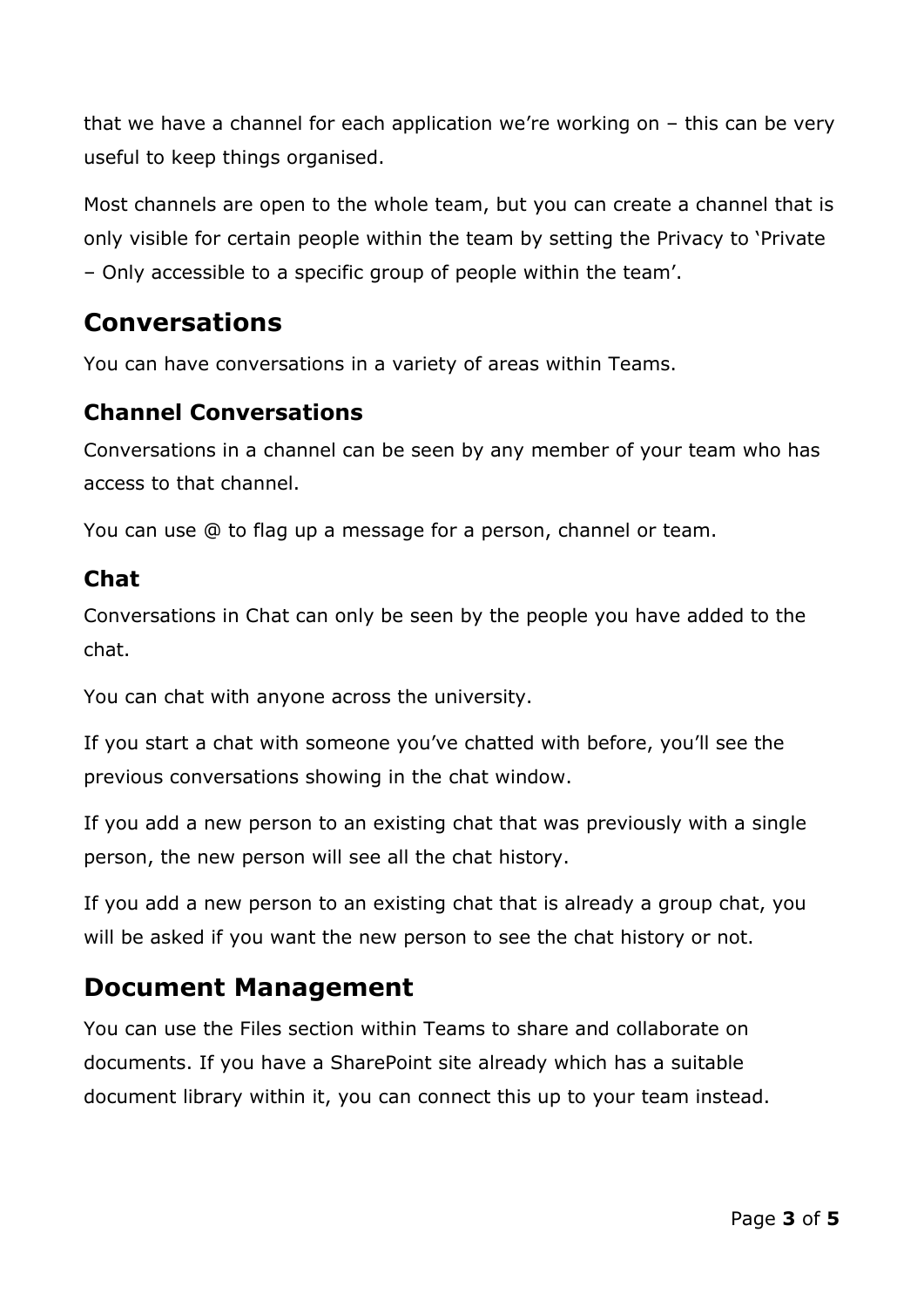The Files area is actually storing documents in a special Team Site in SharePoint. You can view it through the SharePoint interface by clicking 'Open in SharePoint'.

In this view you can access version history for documents. You can also access the team's recycle bin where you can retrieve deleted documents if required.

You can discuss a document while you are viewing it by using the conversation panel on the right. You can use @ here just like in the channel screen. These conversations will be shown on the channel screen.

You can also leave comments on specific parts of the document by right clicking on part of the document and choosing New Comment. These stay inside the document and aren't shown on the channel screen.

### <span id="page-3-0"></span>**Planner**

Planner is a very useful addition to Teams. You can create tasks and plan projects using a simple visual interface. It needs to be added to the channel manually.

It is flexible and easy to use. You can customise your plan according to the needs of your project or team. Tasks are placed in 'buckets' and you can add as many buckets as you like. For example, you might have 3 buckets: Things to Fix, Developments, Wish List.

Planner is useful, but once you are a member of a few teams, it can be hard to keep track of your Planner tasks. Instead of looking in each team, you can view all your tasks together, by going to Planner (under … in the left menu) where you can view all your tasks.

# <span id="page-3-1"></span>**Online Meetings**

You can have online meeting through Teams. This is very useful if you are working with people across the university or if team members are not currently on campus. Meetings are similar to Skype calls.